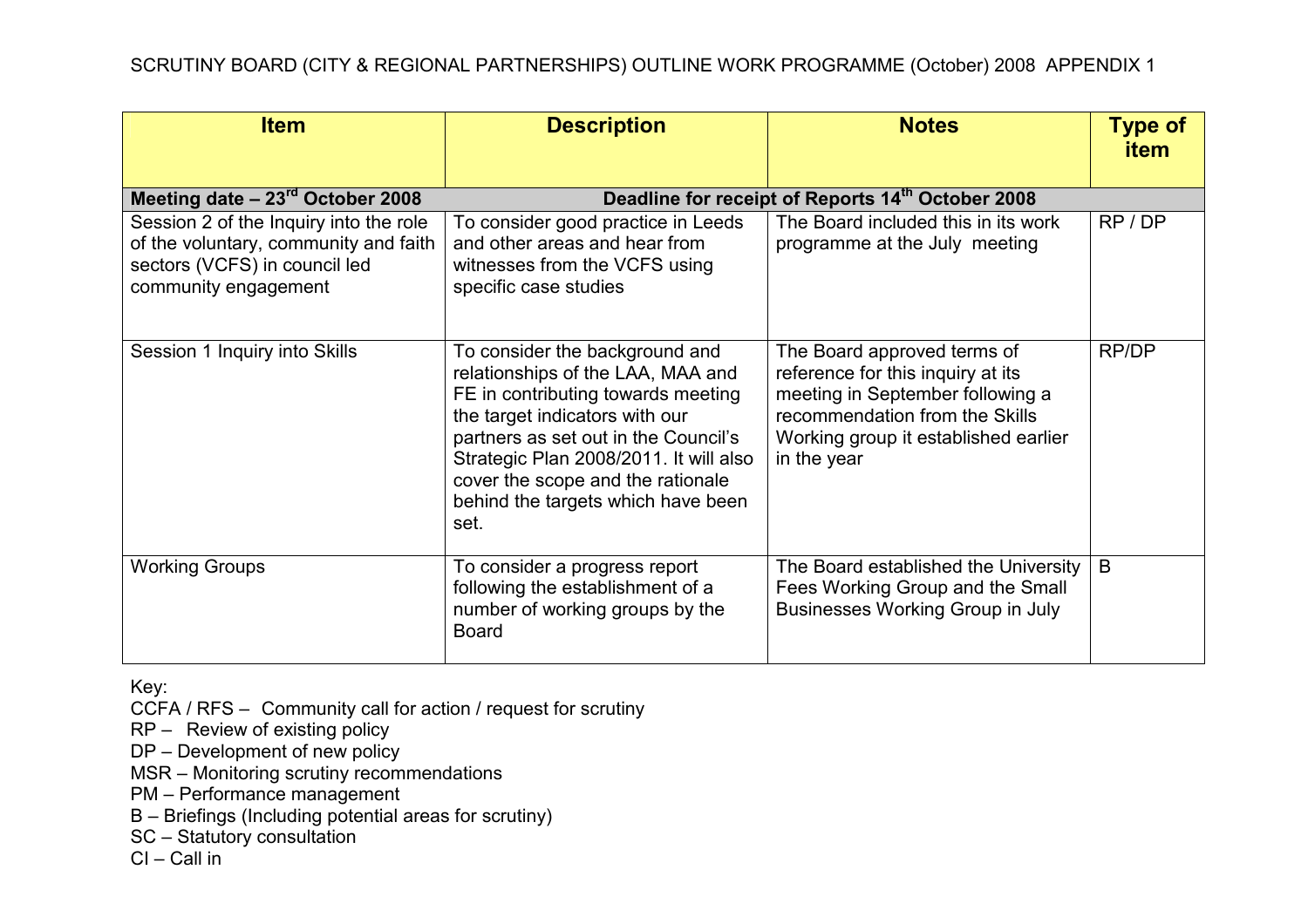| <b>Item</b>                           | <b>Description</b>                                                        | <b>Notes</b>                                                          | <b>Type of</b> |
|---------------------------------------|---------------------------------------------------------------------------|-----------------------------------------------------------------------|----------------|
|                                       |                                                                           |                                                                       | <b>item</b>    |
| Meeting date $-20^{th}$ November 2008 |                                                                           | Deadline for receipt of Reports 31 <sup>st</sup> October 2008         |                |
| <b>Session 3 Voluntary Community</b>  | To consider information requested at                                      | The Board included this in its work                                   | RP/DP          |
| <b>Faith Sector</b>                   | the last Board meeting and to                                             | programme at the July meeting                                         |                |
|                                       | consider the Board's draft inquiry                                        |                                                                       |                |
|                                       | report and recommendations                                                |                                                                       |                |
| Invitation to the Chief Executive and | To hear from the Chief Executive on                                       | The Board agreed that it would be                                     | <b>PM</b>      |
| Chair of the Leeds Initiative         | work being undertaken to Narrow the                                       | appropriate to monitor progress                                       |                |
| Narrowing the Gap Executive           | Gap through our partner                                                   | through the submission of a                                           |                |
|                                       | organisations                                                             | quarterly or half yearly report to this                               |                |
|                                       |                                                                           | Board & from our partners on their<br>concerns & successes            |                |
|                                       |                                                                           |                                                                       |                |
| Session 2 Inquiry into Skills         | To consider the current proposed                                          | The Board approved terms of                                           | RP/DP          |
|                                       | arrangements for the MAA in Leeds,<br>in particular the rationale for the | reference for this inquiry at its<br>meeting in September following a |                |
|                                       | MAA (evidence base) and the                                               | recommendation from the Skills                                        |                |
|                                       | proposed outcomes of the MAA, and                                         | Working group it established earlier                                  |                |
|                                       | impact on Leeds businesses and                                            | in the year                                                           |                |
|                                       | residents; consider the proposed                                          |                                                                       |                |
|                                       | merger of 3 FE colleges in the city &                                     |                                                                       |                |
|                                       | the likely impact on employers,                                           |                                                                       |                |
|                                       | individuals & communities & seek                                          |                                                                       |                |
|                                       | input from LSC, college principals                                        |                                                                       |                |
|                                       | and Leeds Skills Board on the plans.                                      |                                                                       |                |

CCFA / RFS – Community call for action / request for scrutiny

RP – Review of existing policy

DP – Development of new policy

MSR – Monitoring scrutiny recommendations

PM – Performance management

B – Briefings (Including potential areas for scrutiny)

SC – Statutory consultation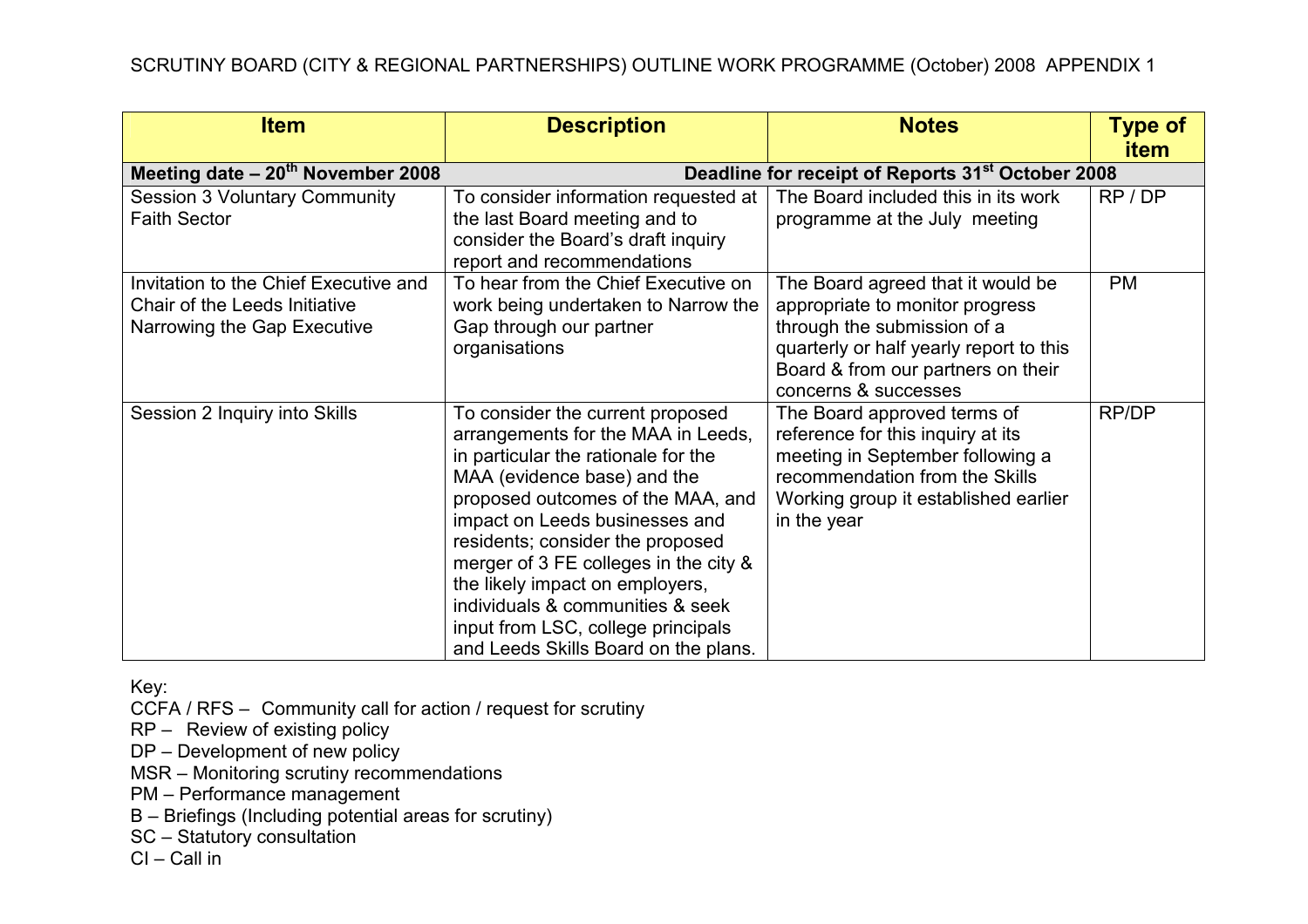| <b>Item</b>                                                             | <b>Description</b>                                                                                                                                                                                                                                                                                     | <b>Notes</b>                                                                                                                                  | <b>Type of</b><br>item |
|-------------------------------------------------------------------------|--------------------------------------------------------------------------------------------------------------------------------------------------------------------------------------------------------------------------------------------------------------------------------------------------------|-----------------------------------------------------------------------------------------------------------------------------------------------|------------------------|
| Meeting date $-17th$ December 2008                                      |                                                                                                                                                                                                                                                                                                        | Deadline for receipt of Reports 28th November 2008                                                                                            |                        |
| <b>Tracking Recommendations</b>                                         | To consider a report on progress in<br>implementing the Board's<br>recommendations to date.                                                                                                                                                                                                            |                                                                                                                                               | <b>MSR</b>             |
| Meeting date $-15$ <sup>th</sup> January 2009                           |                                                                                                                                                                                                                                                                                                        | Deadline for receipt of Reports 29th December 2008                                                                                            |                        |
| Session 3 Inquiry into Skills                                           | This Session is to consider any<br>information requested from the<br>previous session and examine any<br>possible future developments to the<br>MAA, eg City Region approaches to<br>tackling worklessness and further<br>matters relating to the merger of the<br>3 colleges and its impact in Leeds. |                                                                                                                                               | RP/DP                  |
| <b>Annual Report on Performance</b><br>against the Leeds Strategic Plan | To receive an Annual Report on<br>Performance against the Leeds<br><b>Strategic Plan</b>                                                                                                                                                                                                               | At the Board meeting in June 2008<br>officers recommended that this<br>Board was appropriately placed to<br>take an overview of this document | <b>MSR</b>             |

CCFA / RFS – Community call for action / request for scrutiny

RP – Review of existing policy

DP – Development of new policy

MSR – Monitoring scrutiny recommendations

PM – Performance management

B – Briefings (Including potential areas for scrutiny)

SC – Statutory consultation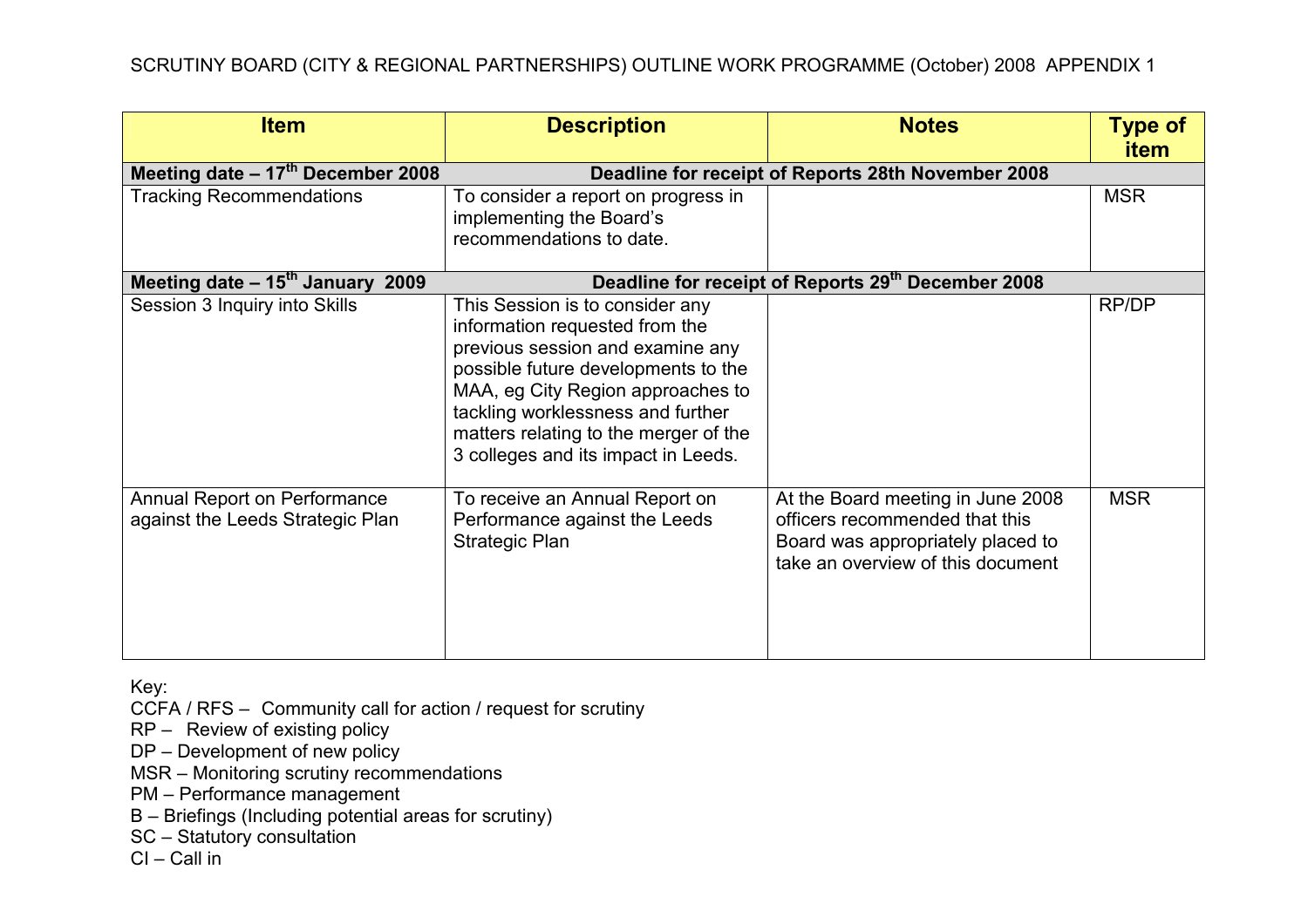| <b>Item</b>                                | <b>Description</b>                                                                                                                                                                                                                                                                                                                                                                                           | <b>Notes</b>                                      | <b>Type of</b><br><b>item</b> |
|--------------------------------------------|--------------------------------------------------------------------------------------------------------------------------------------------------------------------------------------------------------------------------------------------------------------------------------------------------------------------------------------------------------------------------------------------------------------|---------------------------------------------------|-------------------------------|
| Meeting date $-26th$ February 2009         |                                                                                                                                                                                                                                                                                                                                                                                                              | Deadline for receipt of Reports 6th February 2009 |                               |
| Session 4 Inquiry into Skills              | The purpose of this session is to<br>look at how are partners who have<br>signed up to the LAA are delivering<br>on the targets that have been set<br>and to hear about the changes they<br>are making in order that they can<br>meet those targets. It will also<br>explore individuals who are post<br>school who have no qualifications/<br>no level 1 and the extent to which<br>services are effective. |                                                   | RP/DP                         |
| Meeting date - 26 <sup>th</sup> March 2009 |                                                                                                                                                                                                                                                                                                                                                                                                              | Deadline for receipt of Reports 6th March 2009    |                               |
| Session 5 Inquiry into Skills              | The purpose of this session is to<br>continue hearing evidence from the<br>parties signed up to the relevant<br>improvement priorities and targets in<br>the LSP and any information<br>requested from the previous session.                                                                                                                                                                                 |                                                   | RP/DP                         |

CCFA / RFS – Community call for action / request for scrutiny

RP – Review of existing policy

DP – Development of new policy

MSR – Monitoring scrutiny recommendations

PM – Performance management

B – Briefings (Including potential areas for scrutiny)

SC – Statutory consultation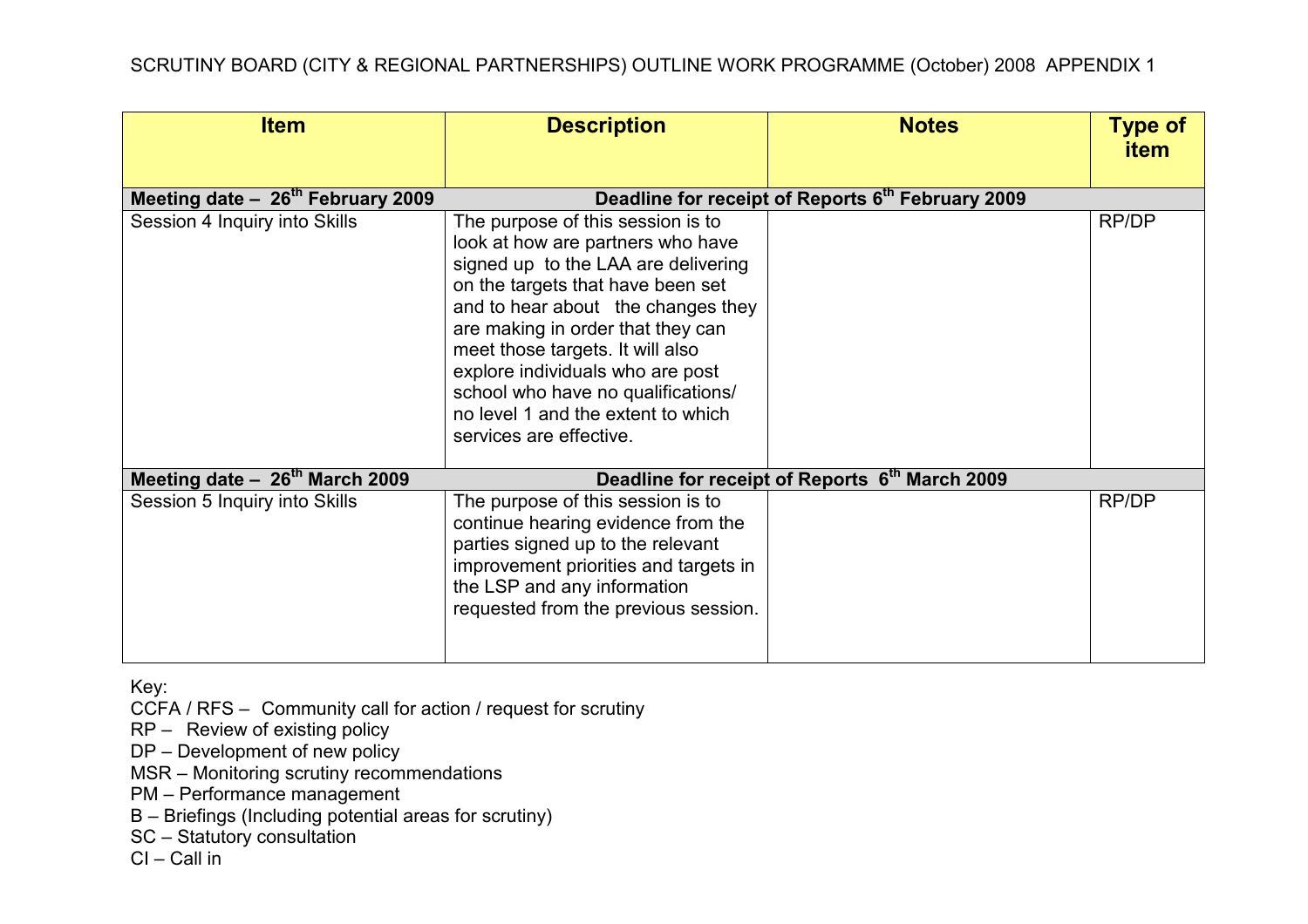| <b>Item</b>                   | <b>Description</b>                                                                                     | <b>Notes</b>                                   | <b>Type of</b><br>item |
|-------------------------------|--------------------------------------------------------------------------------------------------------|------------------------------------------------|------------------------|
| Meeting date - April 2009     |                                                                                                        | Deadline for receipt of Reports 9th April 2009 |                        |
| Session 6 Inquiry into Skills | The purpose of this Session is to<br>consider the Board's draft inquiry<br>report and recommendations. |                                                | RP/DP                  |
| <b>Annual Report</b>          | To approve the Board's contribution<br>to the Scrutiny Boards Annual Report<br>2008/09.                |                                                |                        |

CCFA / RFS – Community call for action / request for scrutiny

RP – Review of existing policy

DP – Development of new policy

MSR – Monitoring scrutiny recommendations

PM – Performance management

B – Briefings (Including potential areas for scrutiny)

SC – Statutory consultation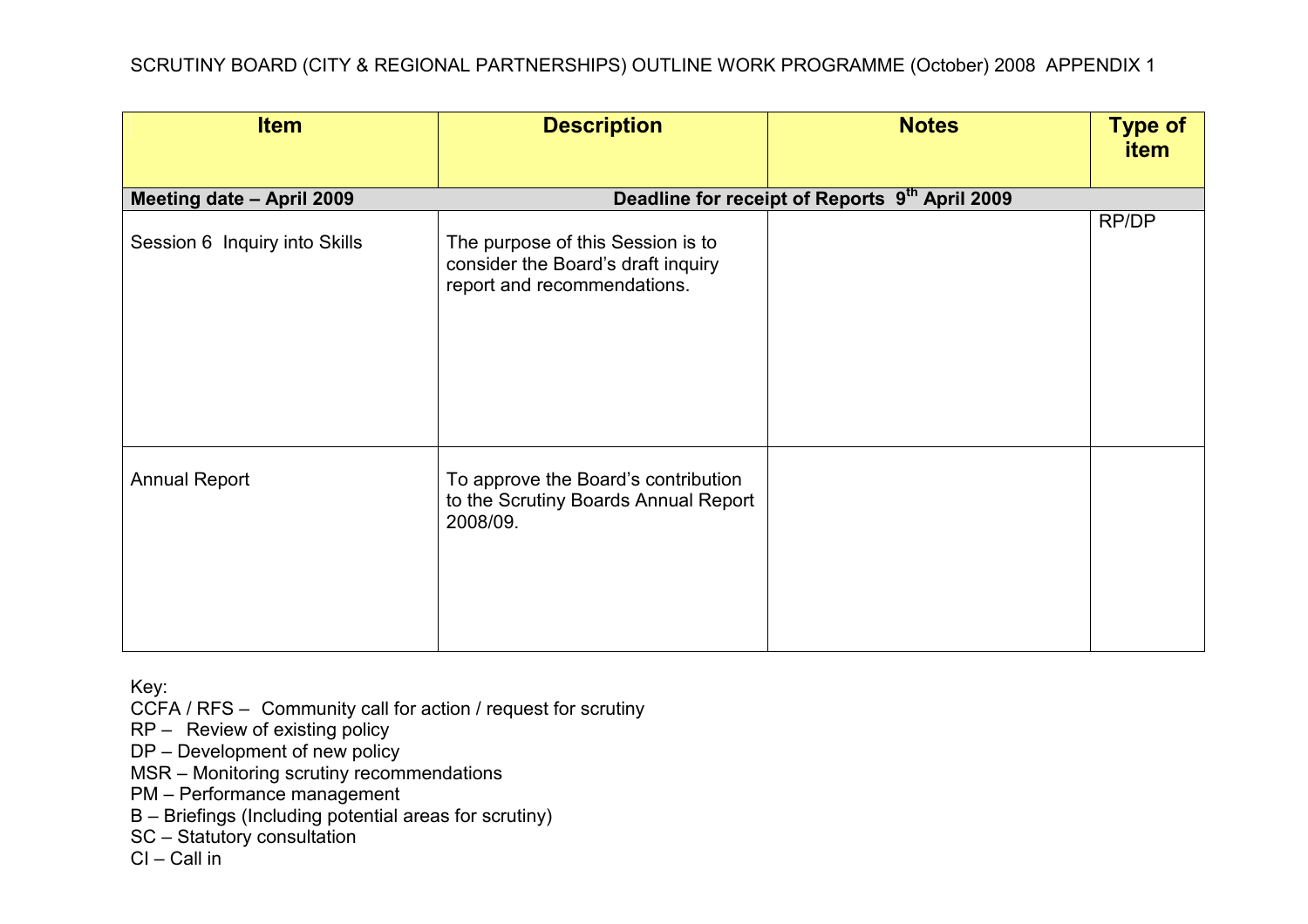| <b>Working Groups</b>   |                                                          |                                                                                                                                                          |                                       |
|-------------------------|----------------------------------------------------------|----------------------------------------------------------------------------------------------------------------------------------------------------------|---------------------------------------|
| <b>Working group</b>    | <b>Membership</b>                                        | <b>Progress update</b>                                                                                                                                   | Date last<br>meeting                  |
| <b>Small Businesses</b> | Councillors Bentley, Atha, Kendal                        | Information from the working group<br>meeting held on 7 <sup>th</sup> October 2008<br>will be reported to the Board on the<br>$23rd$ October.            | $7th$ October<br>2008                 |
| <b>University Fees</b>  | Councillors Bentley, Kendal, J Lewis,<br>Atha and Yeadon | Information from the working group<br>held on the 17 <sup>th</sup> October 2008 will<br>be provided to the Board meeting on<br>23 <sup>rd</sup> October. | $17^{\text{th}}$<br>October<br>2008   |
| <b>Skills</b>           | Councillors Bentley, Driver, Yeadon<br>and J Lewis       | Work completed. Terms of<br>Reference approved for an inquiry<br>by the Board on the 25 <sup>th</sup> September<br>2008.                                 | 22 <sup>nd</sup><br>September<br>2008 |

CCFA / RFS – Community call for action / request for scrutiny

RP – Review of existing policy

DP – Development of new policy

MSR – Monitoring scrutiny recommendations

PM – Performance management

B – Briefings (Including potential areas for scrutiny)

SC – Statutory consultation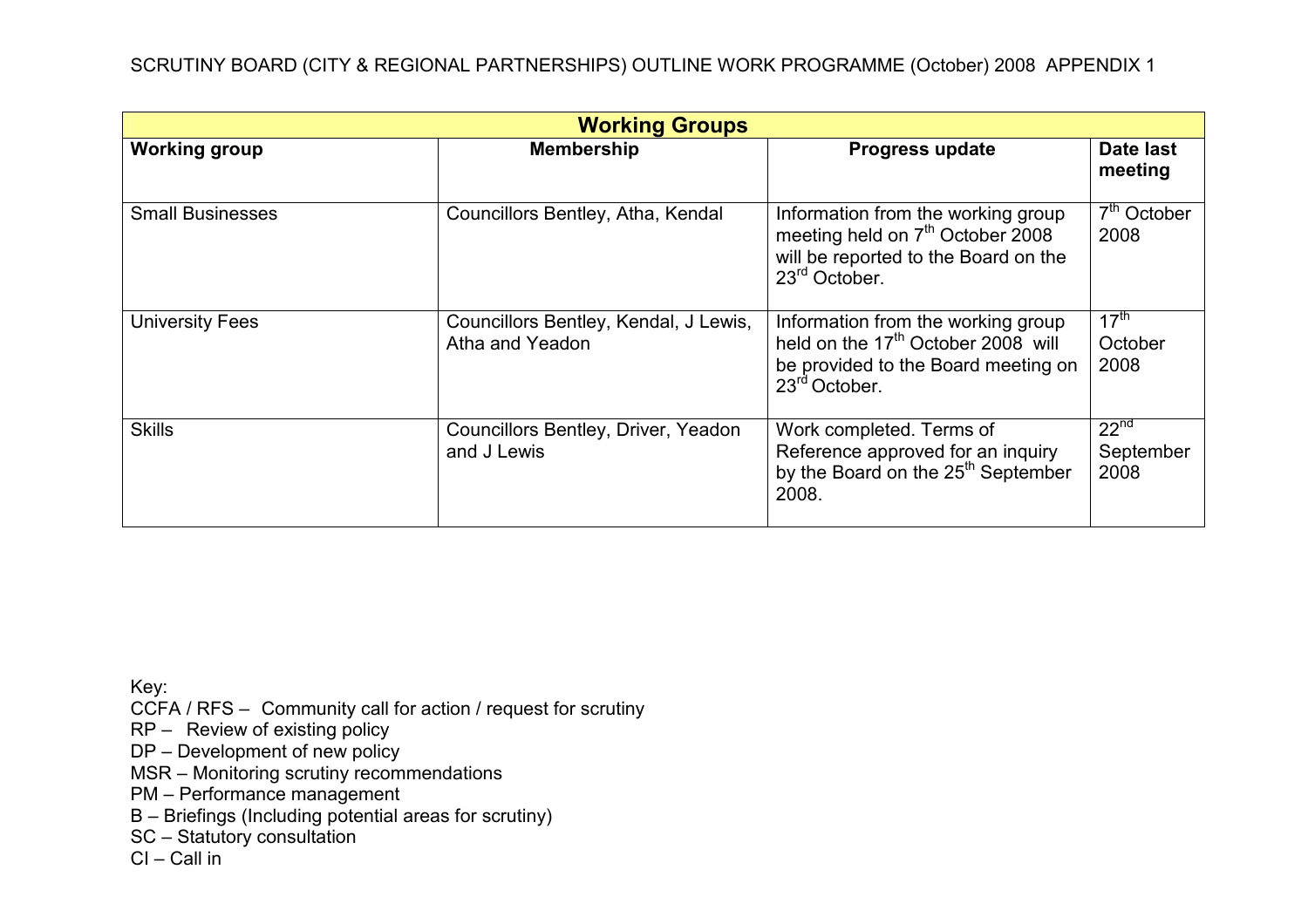## Outstanding Issues

The Transport Bill The relationship between Local Government Yorkshire and Humber, Government Office for Yorkshire and the Humber, the RDAs, Yorkshire Forward and the Regional Minister Scrutiny Arrangements at a regional level Marketing Leeds (see extract of minute below from Scrutiny Board Central and Corporate Functions)

SCRUTINY BOARD (CENTRAL AND CORPORATE) WEDNESDAY, 17TH SEPTEMBER, 2008

## 28 Review of Called-In Decision - Grant Agreement with Marketing Leeds 2008/09

The Head of Scrutiny and Member Development submitted a report, together with relevant background papers, relating to an officer delegated decision, D34227 of the Chief Executive as follows:

Grant Agreement to Marketing Leeds 2008/09

'In accordance with the Council's agreed budget for 2008-09, a grant of £400,000 is payable to Marketing Leeds Limited to undertake a range of activities as detailed in the attached grant agreement.'

The decision had been called-in for review by Councillors J Lewis, J Dowson, L Mulherin, E Nash and L Yeadon on the following grounds:-

Key: CCFA / RFS – Community call for action / request for scrutiny RP – Review of existing policy DP – Development of new policy MSR – Monitoring scrutiny recommendations PM – Performance management B – Briefings (Including potential areas for scrutiny)

SC – Statutory consultation

 $Cl - Call$  in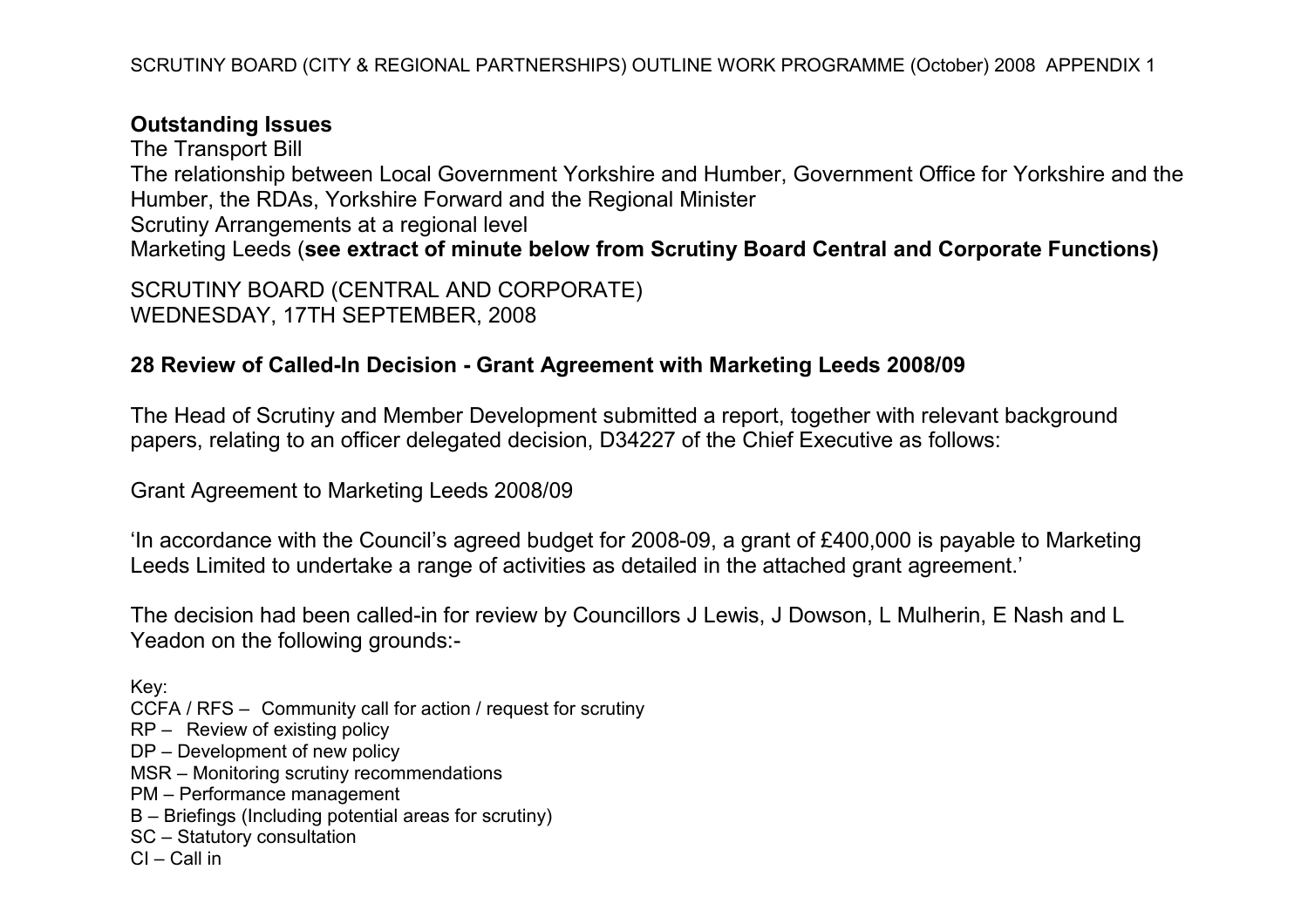'I would like the Scrutiny Board to investigate whether the key aims of the partnership between the Council and Marketing Leeds have been, and will continue to be, achieved.'

The Board considered the following written evidence:-

• A copy of the Call-In request form; and

• A copy of the Delegated Decision Form dated 18th August, 2008 of the Chief Executive, together with a copy of the accompanying report on which the decision was based.

The Board also considered the following additional information:-

- Marketing Leeds Business Plan 2008/09;
- Marketing Leeds Activity and Events Strategy 2008/09; and
- Marketing Leeds Statutory Financial Statements for the year ended 31 March 2008;

Councillors J Lewis and L Mulherin attended the meeting to present evidence to the Board. Councillor J Lewis gave a presentation outlining the reasons for the call-in request.

The following officers were also in attendance to respond to Members' queries and comments:-

- Paul Rogerson, Chief Executive;
- James Rogers, Assistant Chief Executive (Planning, Policy and Improvement);
- Jean Dent, Director of Development Services; and
- Deborah Green, Chief Executive of Marketing Leeds.

Key:

- CCFA / RFS Community call for action / request for scrutiny
- RP Review of existing policy
- DP Development of new policy
- MSR Monitoring scrutiny recommendations
- PM Performance management
- B Briefings (Including potential areas for scrutiny)
- SC Statutory consultation
- CI Call in